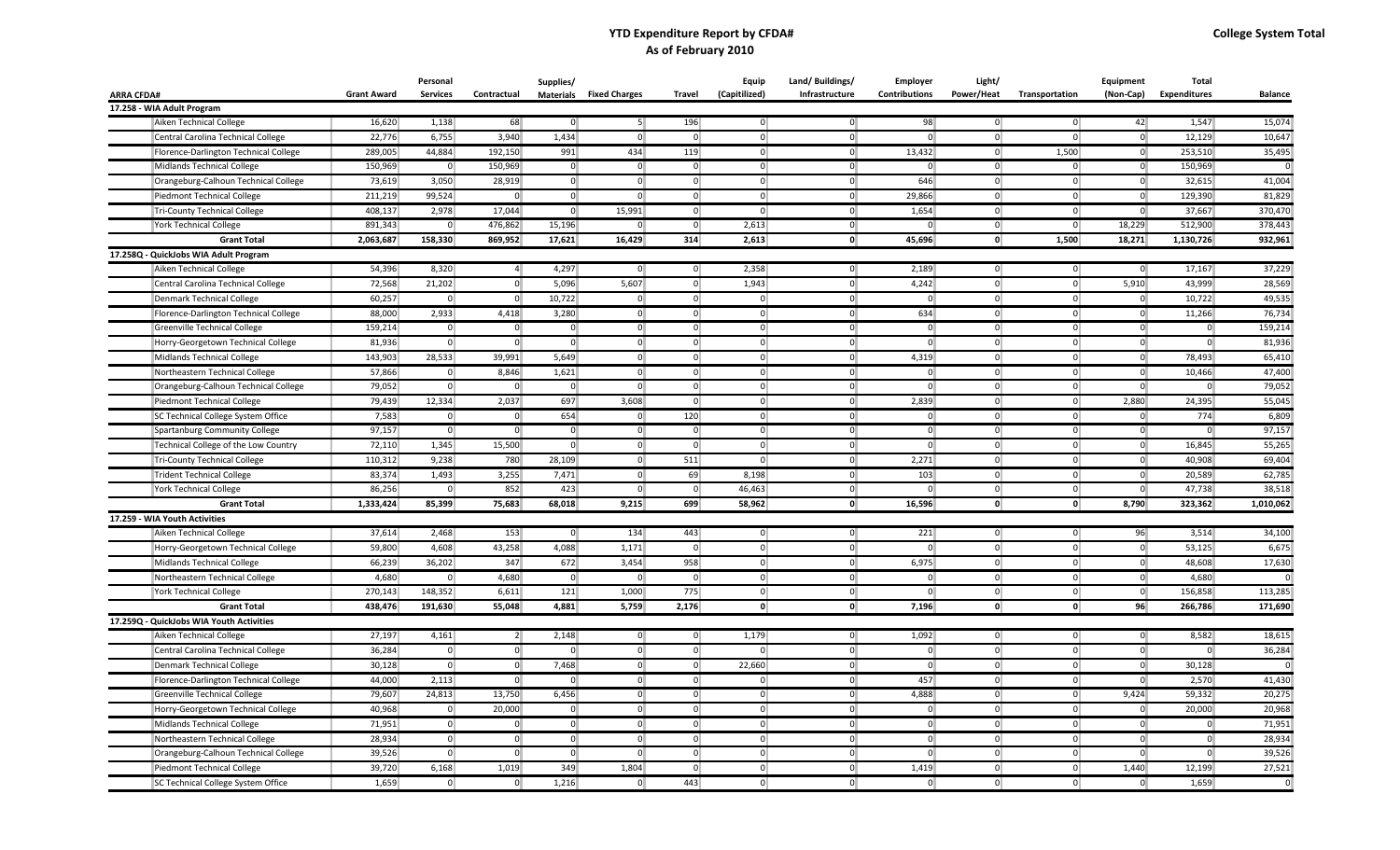## **YTD Expenditure Report by CFDA# As of February 2010**

|                                                                   |                    | Personal        |                | Supplies/        |                      |                | Equip          | Land/Buildings/ | Employer             | Light/         |                | Equipment      | <b>Total</b>        |                |
|-------------------------------------------------------------------|--------------------|-----------------|----------------|------------------|----------------------|----------------|----------------|-----------------|----------------------|----------------|----------------|----------------|---------------------|----------------|
| <b>ARRA CFDA#</b>                                                 | <b>Grant Award</b> | <b>Services</b> | Contractual    | <b>Materials</b> | <b>Fixed Charges</b> | <b>Travel</b>  | (Capitilized)  | Infrastructure  | <b>Contributions</b> | Power/Heat     | Transportation | (Non-Cap)      | <b>Expenditures</b> | <b>Balance</b> |
| Spartanburg Community College                                     | 48,578             | 16,854          | $\overline{0}$ | 14,125           | $\overline{0}$       | $\overline{0}$ | $\overline{0}$ | $\overline{0}$  | $\overline{0}$       | $\overline{0}$ | $\overline{0}$ | 6,328          | 37,307              | 11,271         |
| Technical College of the Low Country                              | 36,055             | $\overline{0}$  | $\overline{0}$ | $\overline{0}$   | $\overline{0}$       | $\overline{0}$ | $\overline{0}$ | $\overline{0}$  | $\overline{0}$       | $\overline{0}$ | $\overline{0}$ | $\overline{0}$ | $\overline{0}$      | 36,055         |
| Tri-County Technical College                                      | 55,156             | $\overline{0}$  | $\overline{0}$ | $\overline{0}$   | $\overline{0}$       | $\overline{0}$ | $\overline{0}$ | $\overline{0}$  | $\overline{0}$       | $\overline{0}$ | $\overline{0}$ | $\overline{0}$ | $\overline{0}$      | 55,156         |
| <b>Trident Technical College</b>                                  | 41,688             | 747             | 1,628          | 3,736            | $\overline{0}$       | 34             | 4,099          | $\overline{0}$  | 51                   | $\overline{0}$ | $\overline{0}$ | $\overline{0}$ | 10,294              | 31,394         |
| <b>York Technical College</b>                                     | 43,128             | $\overline{0}$  | 426            | 212              | $\overline{0}$       | $\overline{0}$ | 23,232         | $\overline{0}$  | $\Omega$             | $\overline{0}$ | $\overline{0}$ | $\overline{0}$ | 23,869              | 19,259         |
| <b>Grant Total</b>                                                | 664,580            | 54,856          | 36,824         | 35,710           | 1,804                | 477            | 51,169         | $\mathbf{0}$    | 7,908                | $\mathbf{0}$   | $\mathbf{0}$   | 17,192         | 205,941             | 458,639        |
| 17.26 - WIA Dislocated Workers                                    |                    |                 |                |                  |                      |                |                |                 |                      |                |                |                |                     |                |
| Aiken Technical College                                           | 33,241             | 2,181           | 135            | $\overline{0}$   | 116                  | 391            | $\overline{0}$ | $\overline{0}$  | 195                  | $\Omega$       | $\overline{0}$ | 85             | 3,103               | 30,138         |
| Florence-Darlington Technical College                             | 229,987            | 49,462          | 133,463        | 1,174            | $\overline{0}$       | 117            | $\overline{0}$ | $\overline{0}$  | 14,639               | $\overline{0}$ | 474            | $\overline{0}$ | 199,329             | 30,658         |
| Midlands Technical College                                        | 216,626            | $\overline{0}$  | 216,626        | $\mathbf{0}$     | $\overline{0}$       | $\overline{0}$ | $\overline{0}$ | $\overline{0}$  | $\overline{0}$       | $\overline{0}$ | $\overline{0}$ | $\overline{0}$ | 216,626             |                |
| Northeastern Technical College                                    | 142,601            | $\overline{0}$  | 154,958        | $\overline{0}$   | $\overline{0}$       | $\overline{0}$ | $\overline{0}$ | $\overline{0}$  | $\overline{0}$       | $\overline{0}$ | $\overline{0}$ | $\overline{0}$ | 154,958             | $-12,357$      |
| Orangeburg-Calhoun Technical College                              | 2,050              | $\overline{0}$  | 2,050          | $\overline{0}$   | $\overline{0}$       | $\overline{0}$ | $\overline{0}$ | $\overline{0}$  | $\Omega$             | $\overline{0}$ | $\overline{0}$ | $\overline{0}$ | 2,050               |                |
| Piedmont Technical College                                        | 330,875            | 99,524          | 119,187        | $\overline{0}$   | $\overline{0}$       | $\overline{0}$ | $\overline{0}$ | $\overline{0}$  | 29,868               | $\overline{0}$ | $\overline{0}$ | $\overline{0}$ | 248,579             | 82,296         |
| Tri-County Technical College                                      | 623,564            | 40,747          | 203,211        | 2,861            | 5,776                | 3,117          | $\overline{0}$ | $\overline{0}$  | 13,379               | $\overline{0}$ | $\overline{0}$ | $\overline{0}$ | 269,090             | 354,474        |
| <b>York Technical College</b>                                     | 533,898            | 6,995           | 315,807        | 42,224           | 11,000               | $\overline{0}$ | 928            | $\overline{0}$  | $\Omega$             | $\overline{0}$ | $\overline{0}$ | 5,809          | 382,763             | 151,135        |
| <b>Grant Total</b>                                                | 2,112,841          | 198,908         | 1,145,437      | 46,259           | 16,892               | 3,626          | 928            | $\mathbf{0}$    | 58,080               | $\mathbf{0}$   | 474            | 5,893          | 1,476,497           | 636,345        |
| 17.260Q - QuickJobs WIA Dislocated Workers                        |                    |                 |                |                  |                      |                |                |                 |                      |                |                |                |                     |                |
| Aiken Technical College                                           | 54,396             | 8,320           | $\overline{4}$ | 4,297            | $\overline{0}$       | $\overline{0}$ | 2,358          | $\overline{0}$  | 2,184                | $\mathbf{0}$   | $\mathbf{0}$   | $\overline{0}$ | 17,163              | 37,233         |
| Central Carolina Technical College                                | 72,568             | $\overline{0}$  | $\overline{0}$ | $\overline{0}$   | $\overline{0}$       | $\mathbf{0}$   | $\overline{0}$ | $\overline{0}$  | $\overline{0}$       | $\overline{0}$ | $\overline{0}$ | $\overline{0}$ | $\overline{0}$      | 72,568         |
| Denmark Technical College                                         | 60,257             | $\overline{0}$  | $\overline{0}$ | $\overline{0}$   | $\overline{0}$       | $\mathbf{0}$   | $\overline{0}$ | $\overline{0}$  | $\Omega$             | $\overline{0}$ | $\overline{0}$ | $\overline{0}$ | $\overline{0}$      | 60,257         |
| Florence-Darlington Technical College                             | 88,000             | 4,613           | 3,041          | 665              | $\overline{0}$       | $\overline{0}$ | $\overline{0}$ | $\overline{0}$  | 997                  | $\overline{0}$ | $\overline{0}$ | $\overline{0}$ | 9,316               | 78,684         |
| Greenville Technical College                                      | 159,214            | $\overline{0}$  | $\overline{0}$ | $\overline{0}$   | $\overline{0}$       | $\overline{0}$ | $\overline{0}$ | $\overline{0}$  | $\overline{0}$       | $\overline{0}$ | $\overline{0}$ | $\overline{0}$ | $\overline{0}$      | 159,214        |
| Horry-Georgetown Technical College                                | 81,936             | $\overline{0}$  | $\overline{0}$ | $\mathbf{0}$     | $\overline{0}$       | $\overline{0}$ | $\overline{0}$ | $\overline{0}$  | $\overline{0}$       | $\mathbf{0}$   | $\mathbf{0}$   | $\overline{0}$ | $\overline{0}$      | 81,936         |
| Midlands Technical College                                        | 143,903            | $\overline{0}$  | $\overline{0}$ | $\overline{0}$   | $\overline{0}$       | $\overline{0}$ | $\overline{0}$ | $\overline{0}$  | $\overline{0}$       | $\overline{0}$ | $\overline{0}$ | $\overline{0}$ | $\overline{0}$      | 143,903        |
| Northeastern Technical College                                    | 57,866             | 26,636          | 20,982         | 6,076            | $\overline{0}$       | $\overline{0}$ | $\overline{0}$ | $\mathbf{0}$    | 4,173                | $\overline{0}$ | $\overline{0}$ | $\overline{0}$ | 57,866              | $\Omega$       |
| Orangeburg-Calhoun Technical College                              | 79,052             | $\overline{0}$  | $\overline{0}$ | $\overline{0}$   | $\overline{0}$       | $\overline{0}$ | $\overline{0}$ | $\overline{0}$  | $\overline{0}$       | $\overline{0}$ | $\overline{0}$ | $\overline{0}$ | $\overline{0}$      | 79,052         |
| Piedmont Technical College                                        | 79,439             | 12,333          | 2,037          | 735              | 3,608                | $\mathbf{0}$   | $\overline{0}$ | $\circ$         | 2,839                | $\overline{0}$ | $\mathbf{0}$   | 2,880          | 24,431              | 55,008         |
| SC Technical College System Office                                | 190,758            | $\overline{0}$  | 600            | $\overline{0}$   | $\overline{0}$       | $\overline{0}$ | $\overline{0}$ | $\overline{0}$  | $\overline{0}$       | $\overline{0}$ | $\overline{0}$ | $\overline{0}$ | 600                 | 190,158        |
| Spartanburg Community College                                     | 97,157             | $\overline{0}$  | $\overline{0}$ | $\overline{0}$   | $\overline{0}$       | $\overline{0}$ | $\overline{0}$ | $\overline{0}$  | $\overline{0}$       | $\overline{0}$ | $\overline{0}$ | $\overline{0}$ | $\overline{0}$      | 97,157         |
| Technical College of the Low Country                              | 72,110             | $\overline{0}$  | $\overline{0}$ | $\overline{0}$   | $\overline{0}$       | 0              | $\overline{0}$ | 0               | $\overline{0}$       | $\overline{0}$ | $\overline{0}$ | $\overline{0}$ | 0                   | 72,110         |
| Tri-County Technical College                                      | 110,311            | $\overline{0}$  | $\overline{0}$ | $\overline{0}$   | $\overline{0}$       | $\overline{0}$ | $\overline{0}$ | $\overline{0}$  | $\overline{0}$       | $\overline{0}$ | $\overline{0}$ | $\overline{0}$ | $\overline{0}$      | 110,311        |
| Trident Technical College                                         | 83,374             | 1,493           | 3,255          | 7,471            | $\overline{0}$       | 69             | 8,198          | $\overline{0}$  | 103                  | $\overline{0}$ | $\overline{0}$ | $\overline{0}$ | 20,589              | 62,785         |
| <b>York Technical College</b>                                     | 86,256             | $\overline{0}$  | 852            | 423              | $\overline{0}$       | $\overline{0}$ | 46,463         | $\overline{0}$  | $\Omega$             | $\overline{0}$ | $\overline{0}$ | $\overline{0}$ | 47,738              | 38,518         |
| <b>Grant Total</b>                                                | 1,516,598          | 53,395          | 30,770         | 19,666           | 3,608                | 69             | 57,019         | $\mathbf{0}$    | 10,296               | $\mathbf{0}$   | $\mathbf{0}$   | 2,880          | 177,703             | 1,338,894      |
| 81.087 - Renewable Energy Research and Development                |                    |                 |                |                  |                      |                |                |                 |                      |                |                |                |                     |                |
| Aiken Technical College                                           | 200,000            | 4,698           | $\overline{0}$ | $\overline{0}$   | $\overline{0}$       | $\overline{0}$ | $\overline{0}$ | $\overline{0}$  | 469                  | $\overline{0}$ | $\overline{0}$ | $\overline{0}$ | 5,167               | 194,833        |
| <b>Grant Total</b>                                                | 200,000            | 4,698           | $\mathbf{0}$   | $\mathbf{0}$     | $\mathbf{0}$         | $\mathbf{0}$   | $\mathbf{0}$   | $\mathbf{0}$    | 469                  | $\mathbf{0}$   | $\mathbf{0}$   | $\mathbf{0}$   | 5,167               | 194,833        |
| 84.394 - State Fiscal Stabilization Fund - Education State Grants |                    |                 |                |                  |                      |                |                |                 |                      |                |                |                |                     |                |
| Aiken Technical College                                           | 738,510            | 131,307         | 61,960         | 3,175            | $\overline{0}$       | $\overline{0}$ | $\overline{0}$ | $\overline{0}$  | 25,609               | $\overline{0}$ | $\overline{0}$ | 27,387         | 249,438             | 489,072        |
| Central Carolina Technical College                                | 821,893            | $\mathbf{0}$    | 561,126        | $\overline{0}$   | $\overline{0}$       | $\mathbf{0}$   | $\overline{0}$ | $\overline{0}$  | $\mathbf{0}$         | $\overline{0}$ | $\overline{0}$ | $\overline{0}$ | 561,126             | 260,767        |
| Denmark Technical College                                         | 546,393            | $\overline{0}$  | $\overline{0}$ | $\overline{0}$   | $\overline{0}$       | $\overline{0}$ | $\overline{0}$ | $\overline{0}$  | $\overline{0}$       | $\overline{0}$ | $\overline{0}$ | $\overline{0}$ | $\overline{0}$      | 546,393        |
| Florence-Darlington Technical College                             | 1,468,471          | $\mathbf{0}$    | 62,592         | 2,255            | $\overline{0}$       | $\mathbf{0}$   | $\overline{0}$ | $\overline{0}$  | $\overline{0}$       | $\overline{0}$ | $\overline{0}$ | $\overline{0}$ | 64,847              | 1,403,624      |
| <b>Greenville Technical College</b>                               | 3,171,147          | $\overline{0}$  | 2,520          | $\overline{0}$   | $\overline{0}$       | $\overline{0}$ | $\overline{0}$ | $\overline{0}$  | $\overline{0}$       | $\overline{0}$ | $\overline{0}$ | $\overline{0}$ | 2,520               | 3,168,627      |
| Horry-Georgetown Technical College                                | 1,394,907          | $\overline{0}$  | 17,175         | $\overline{0}$   | $\overline{0}$       | $\overline{0}$ | 305,738        | $\overline{0}$  | $\overline{0}$       | $\overline{0}$ | $\overline{0}$ | 6,548          | 329,461             | 1,065,446      |
| Midlands Technical College                                        | 2,700,721          | 2,483,242       | $\Omega$       | $\overline{0}$   | $\overline{0}$       | $\overline{0}$ | $\Omega$       | $\overline{0}$  | 217,479              | $\overline{0}$ | $\overline{0}$ | $\overline{0}$ | 2,700,721           |                |
| Northeastern Technical College                                    | 364,218            | 214,277         | $\overline{0}$ | $\mathbf{0}$     | $\overline{0}$       | $\mathbf{0}$   | $\overline{0}$ | $\overline{0}$  | 37,348               | $\overline{0}$ | $\overline{0}$ | $\overline{0}$ | 251,625             | 112,592        |
| Orangeburg-Calhoun Technical College                              | 779,027            | 426,815         | $\overline{0}$ | $\mathbf{0}$     | $\overline{0}$       | $\overline{0}$ | $\overline{0}$ | $\overline{0}$  | 71,530               | $\overline{0}$ | $\overline{0}$ | $\overline{0}$ | 498,345             | 280,682        |
|                                                                   |                    |                 |                |                  |                      |                |                |                 |                      |                |                |                |                     |                |